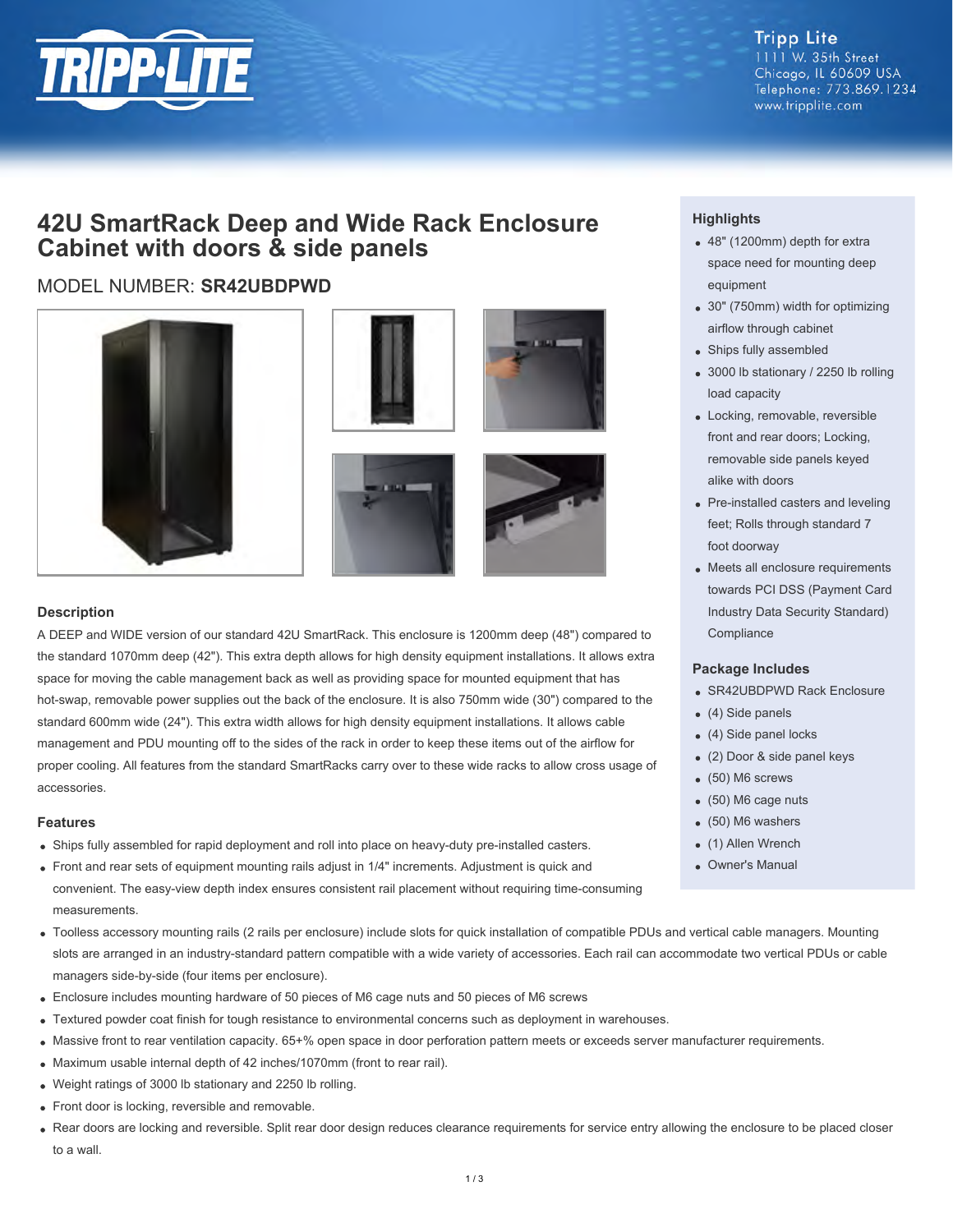

- Locking removable side panels are 'half size' to make them smaller and lighter improving ease of installation and servicing. Two side panels per side (4 panels total). Side panels are keyed alike to the front and rear doors.
- Built in baying tabs allow enclosures to be combined securely in rows. Center-to-center width can be set at 750mm or 30".
- Casters are pre-installed and support a rolling load capacity of 2250 lbs, allowing the enclosures to be pre-configured and rolled to the final installation location. Casters are removable.
- Leveling feet extend to allow enclosure to be positioned on uneven floors. Levelers are removable.
- Compact design allows the enclosure to roll through standard height commercial doorways.
- Convenient grounding system. All components are grounded to the enclosure frame which includes multiple connections for facility ground. Front and rear doors include quick-release ground wires.
- Open bottom for cable access.
- Top panel has generous cable access holes. Panel can be removed toollessly in seconds without having to disconnect cables first.
- Included stabilizing brackets are used for shipment and can be reattached at the bottom of the enclosure frame on the inside or outside of the rack.
- Meets all enclosure requirements towards PCI DSS (Payment Card Industry Data Security Standard) Compliance
- Compatibility with airflow optimization accessories as well as cable management accessories.

# **Specifications**

| <b>OVERVIEW</b>                                    |                          |
|----------------------------------------------------|--------------------------|
| Style                                              | Floor Standing           |
| <b>PHYSICAL</b>                                    |                          |
| Installed Whole System Maximum<br>Rack Depth (in.) | 42                       |
| Installed Whole System Maximum<br>Rack Depth (cm)  | 106.7                    |
| Installed Whole System Minimum<br>Rack Depth (in.) | $\overline{4}$           |
| Installed Whole System Minimum<br>Rack Depth (cm)  | 10.16                    |
| Rack Height (U Spaces)                             | 42                       |
| Shipping Dimensions (hwd / in.)                    | 85 x 32 x 54             |
| Shipping Dimensions (hwd / cm)                     | 215.9 x 81.28 x 137.16   |
| Shipping Weight (lbs.)                             | 375                      |
| Shipping Weight (kg)                               | 170.10                   |
| Unit Dimensions (hwd / in.)                        | 78.5 x 29.63 x 47.3      |
| Unit Weight (lbs.)                                 | 345                      |
| Unit Weight (kg)                                   | 156.49                   |
| Unit Dimensions (cm)                               | 199.39 x 75.26 x 120.142 |
| Color                                              | <b>Black</b>             |
| Weight Capacity - Stationary (lbs.)                | 3000                     |